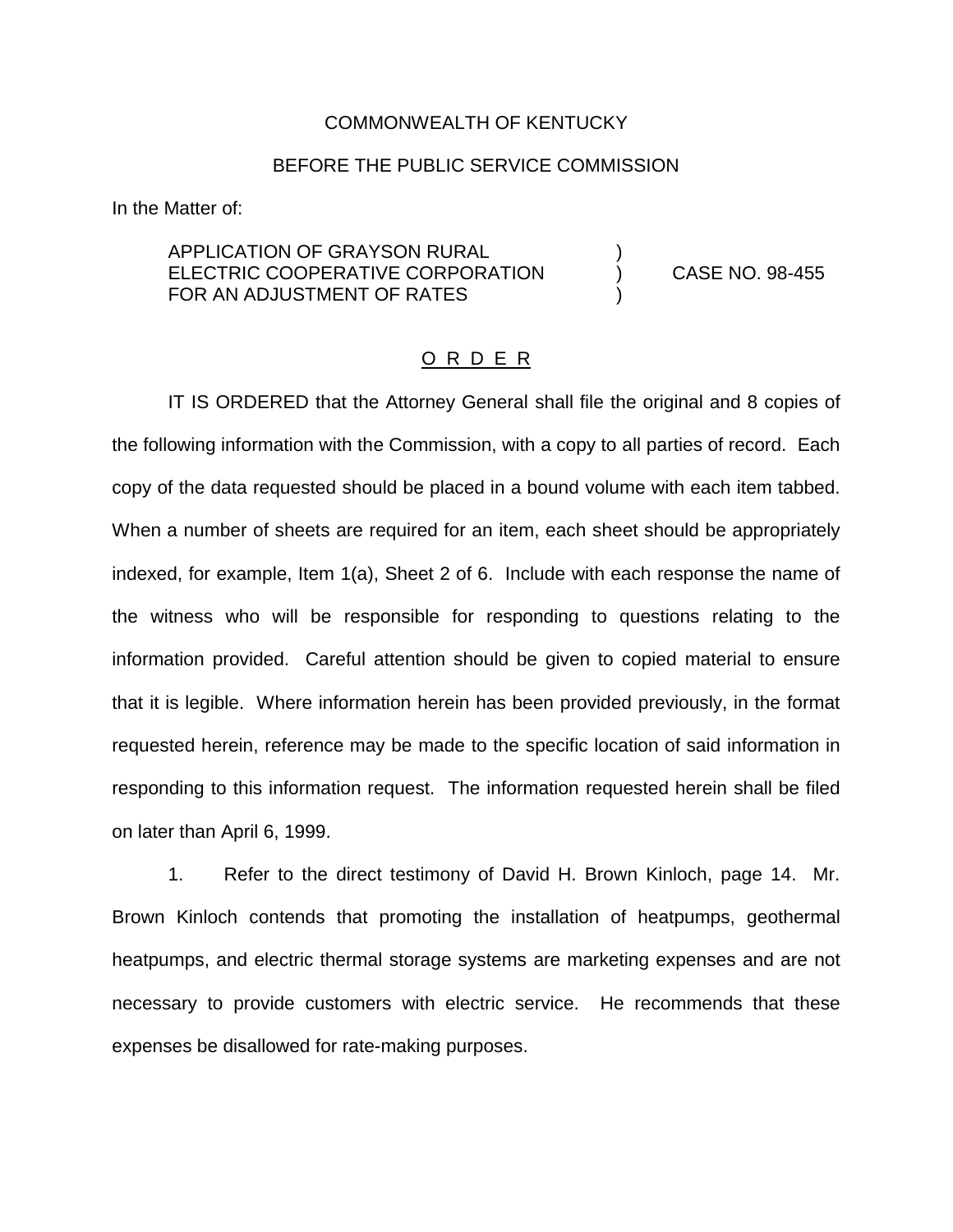a. When compared to other types of electric heating systems, are heatpumps, geothermal heatpumps, and electric thermal storage systems generally more efficient? Explain the response.

b. What energy sources other than electricity are available for home or business heating in Grayson s service territory?

c. Are geothermal heatpumps and electric thermal storage systems examples of the energy conservation approach known as valley filling ?

d. Is valley filling a legitimate energy conservation program? If not, explain in detail why not and supply copies of any recent studies supporting this position.

e. Can the promotion of geothermal heatpumps and electric thermal storage systems be classified as forms of both energy conservation advertising and promotional advertising? Explain the response.

2. Refer to the Brown Kinloch Direct Testimony, Exhibit DHBK-5.

a. Explain in detail how the end of test-year customer increase was determined.

b. Grayson s proposed revenue from residential customer charges is \$1,240,966 (Application Exhibit J, page 2 of 10). Explain the difference between this figure and the \$4,372,617 shown in Exhibit DHBK-5 as Class Non-Power Revenue. Explain why the \$4,372,617 should be used to compute the non-power revenue per customer instead of the \$1,240,966 residential customer charge.

3. Concerning the customer charges, Mr. Brown Kinloch indicates that some of the items contained in Customer Accounting and Services are inappropriate for

-2-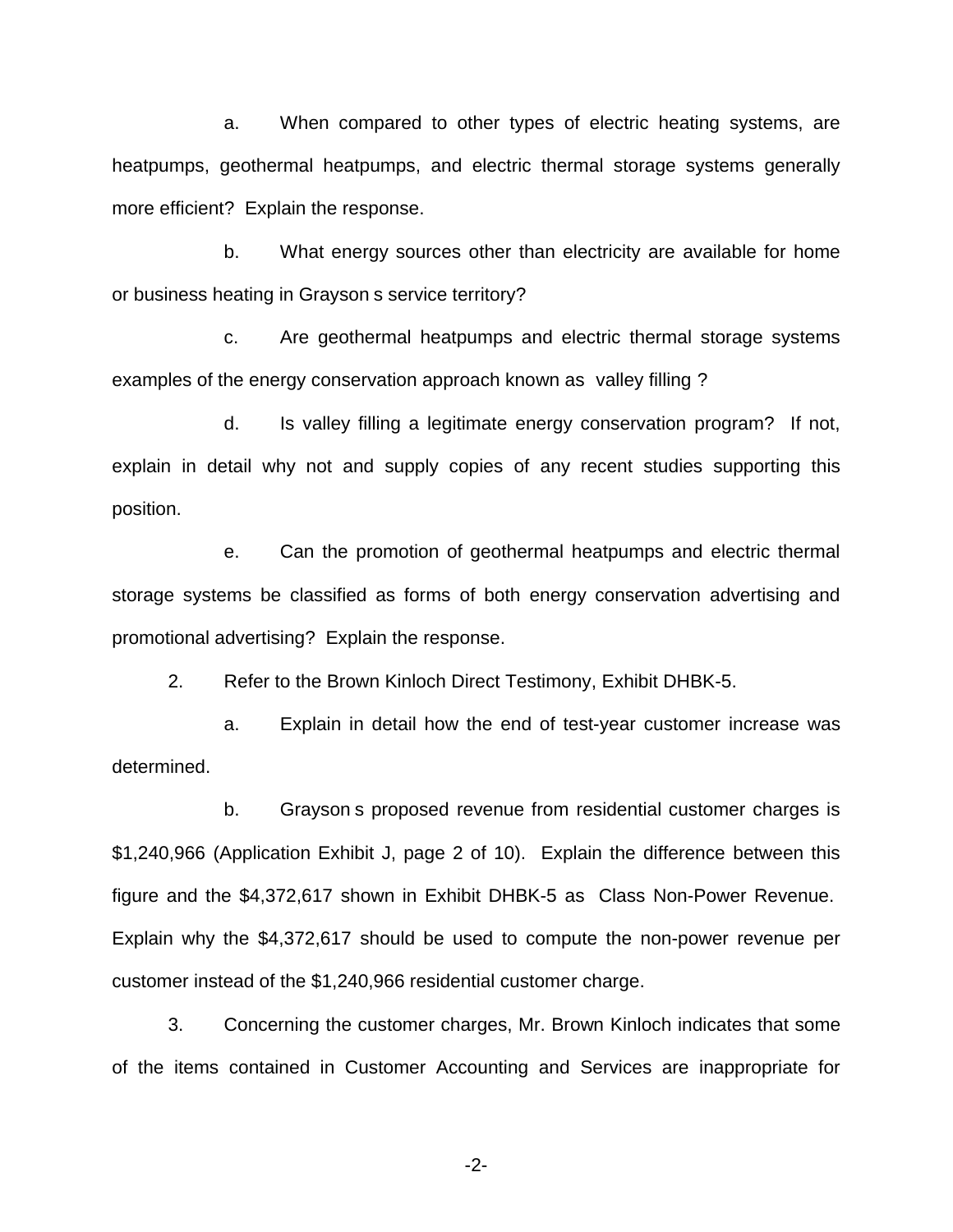inclusion, such as Sales Expenses and Administrative and General Expenses. State the reason(s) for excluding each of the items.

4. Mr. Brown Kinloch indicates that he has recalculated the appropriate customer charge levels in Exhibit DHBK-2. The total cost per rate class shown on Exhibit DHBK-2 is \$13,351,249. The corresponding amount in Grayson s Application Exhibit R, page 7 of 14, is \$12,731,190. The difference is the Customer Charge Acctg & Serv line item added by Mr. Brown Kinloch. Have certain consumer accounting and services expenses been counted twice?

a. If no, explain why Mr. Brown Kinloch s total cost per rate class is higher than Grayson s.

b. If yes, recalculate and submit revised Exhibits DHBK-2 and DHBK-6.

5. The Brown Kinloch Direct Testimony, at page 10, indicates that his costof-service study results in a customer charge of \$8.99 for the residential class and \$7.45 for the commercial class. When compared to the current charge of \$7.86, one of these is above the current charge and one is below.

a. If Mr. Brown Kinloch recalculates Exhibits DHBK-2 and DHBK-6 in response to Item 4(b), above, will one customer charge still be above and one below the current customer charge?

b. Explain the logic behind Mr. Brown Kinloch s statement that, Since one is above and one is below, I am recommending that no change be made in the Grayson customer charges in this case.

-3-